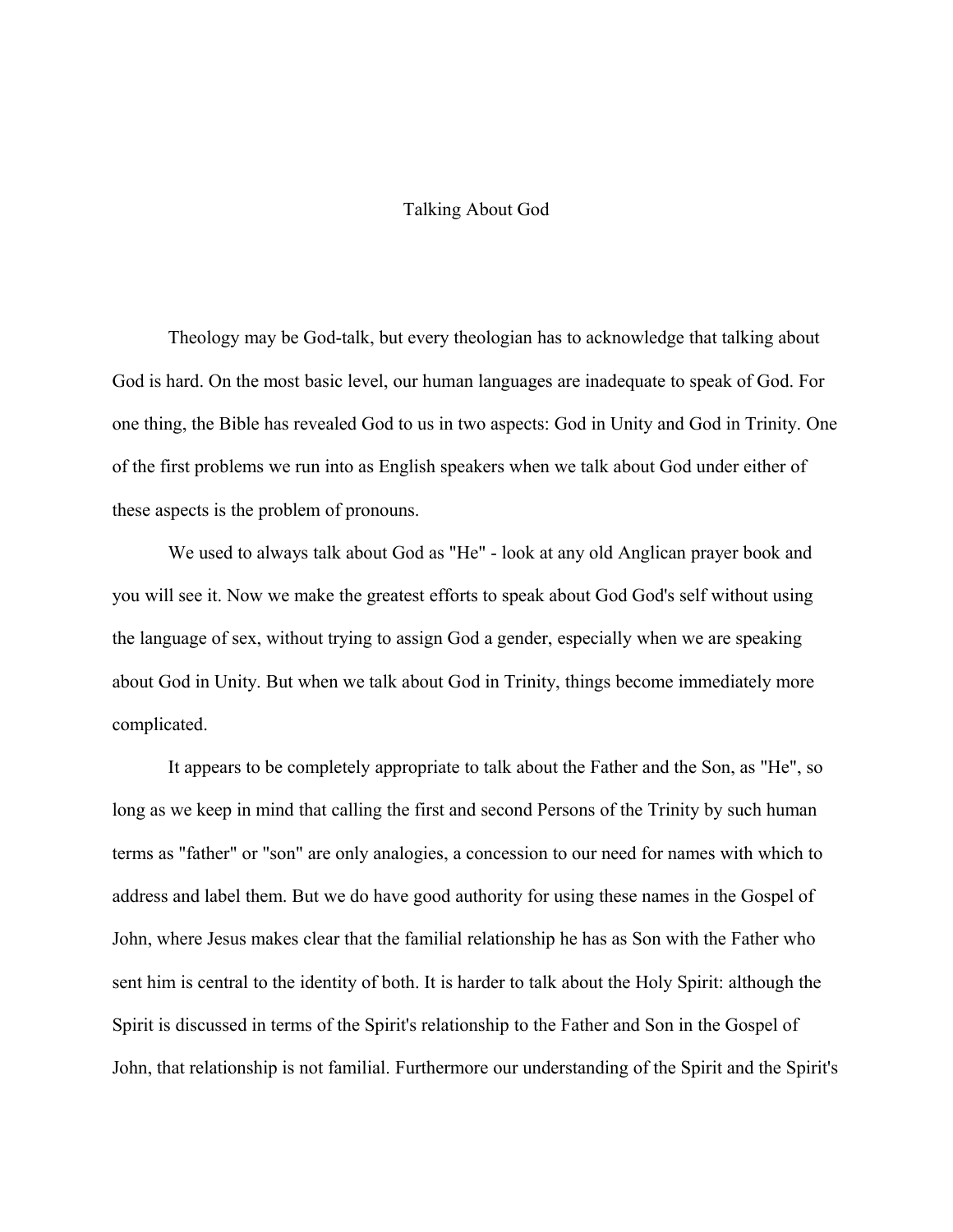work is always growing and deepening as that work itself changes to meet new challenges for the Church.

One thing that has been creating difficulties in recent decades is the apparently simple question of what pronouns to use. Is the Spirit another "He"? Or is the Spirit a "She"? The Spirit certainly isn't "It" - or is it? It's extremely important, and unlike another human being, we can't ask the Spirit what pronoun the Spirit would prefer!

These confusions arise, for English speakers, with the difficulty of understanding how languages like Hebrew and Greek, in which our primary text, the Bible, are written, deal with gendered nouns and pronouns. In Hebrew there are two genders for nouns and pronouns, referred to as masculine and feminine. In Greek there are three genders, referred to as masculine, feminine, and neuter (or neutral). That seems straightforward enough. The difficulties arise when we English speakers, who lack the concept of grammatical gender, try to line up grammatical gender with sex. It doesn't work exactly: although many words have a grammatical gender that seems to match up with the sex of the person or animal referred to, there's not an exact correlation. After all a lot of the words in Hebrew and Greek refer to inanimate objects or ideas.

So when we learn that in Hebrew the grammatical gender of *ruach*, the word for "spirit", is feminine, it does not mean that in Hebrew the word referred to someone or something female. And when we discover that the grammatical gender of the word used to translate *ruach* into Greek and that was used by the New Testament writers to refer to the Holy Spirit, *pneuma*, is neuter/neutral, we haven't discovered that Greek-speakers think of "spirit" as something impersonal. Because there's not an exact mapping of gender with sex (especially when we are dealing with words for objects or ideas), we can't necessarily use a noun's gender to assign it a pronoun in English. In languages with grammatical genders, pronouns follow the gender of the